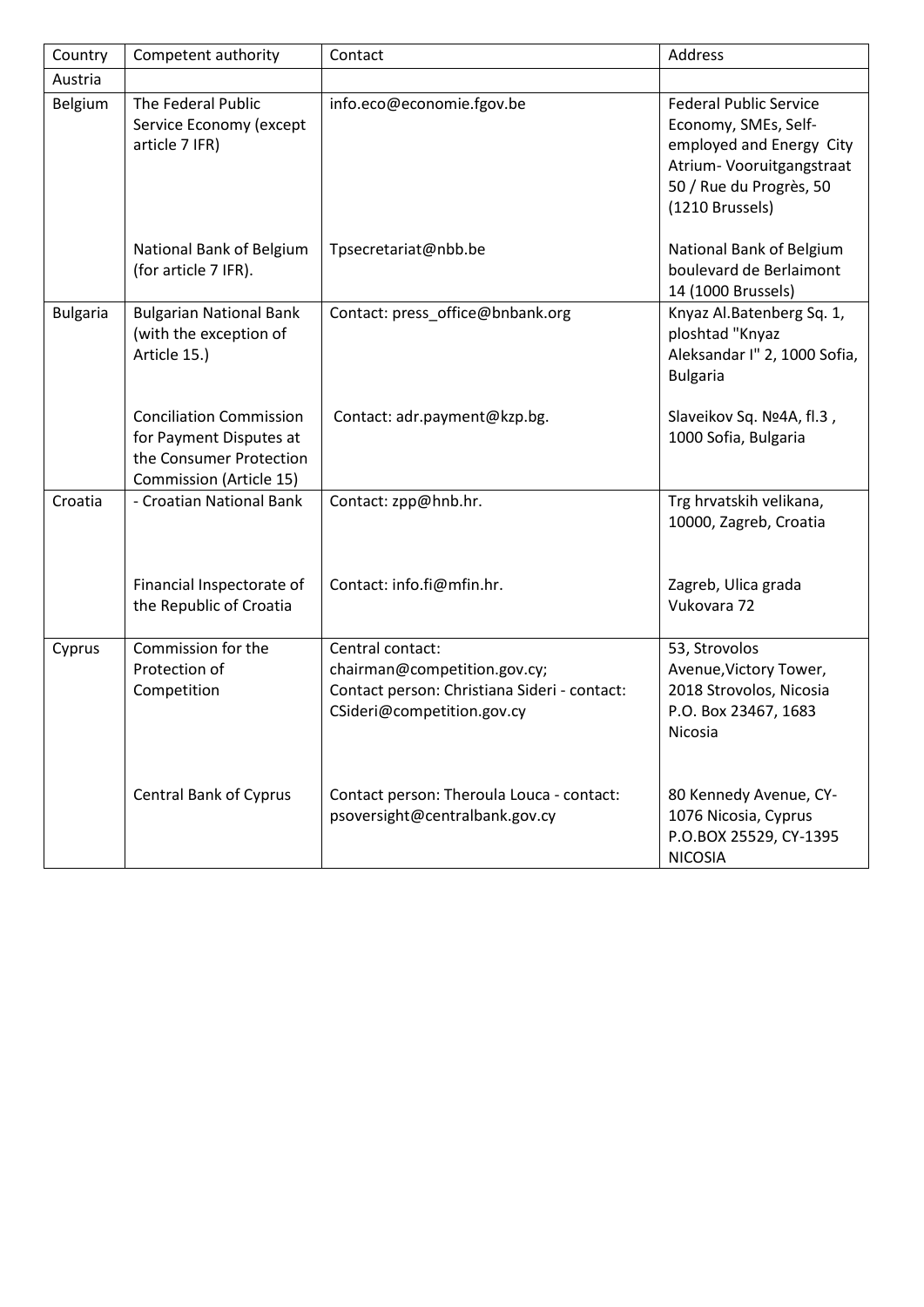| Czech    | <b>Czech National Bank</b>                          | Contact: podatelna@cnb.cz                                               | Na Příkopě 28                                      |
|----------|-----------------------------------------------------|-------------------------------------------------------------------------|----------------------------------------------------|
| Republic | (responsible for                                    |                                                                         | 115 03 Praha 1                                     |
|          | supervision of payment                              |                                                                         |                                                    |
|          | service providers)                                  |                                                                         |                                                    |
|          |                                                     |                                                                         |                                                    |
|          |                                                     |                                                                         |                                                    |
|          | Office for the Protection                           | Contact: posta@compet.cz.                                               | trida Kpt. Jarose 7 604 55<br>Brno, Czech Republic |
|          | of Competition,<br>(responsible for payment         |                                                                         |                                                    |
|          | card scheme operators                               |                                                                         |                                                    |
|          | and the entities which                              |                                                                         |                                                    |
|          | process the payment                                 |                                                                         |                                                    |
|          | card transactions)                                  |                                                                         |                                                    |
|          |                                                     |                                                                         |                                                    |
|          | <b>Czech Trade Inspection</b>                       | Contact: podatelna@coi.cz                                               | Česká obchodní inspekce                            |
|          | Authority, (responsible                             |                                                                         | (Czech Trade Inspection                            |
|          | for payees (merchants))                             |                                                                         | Authority)                                         |
|          |                                                     |                                                                         | Štěpánská 567/15                                   |
|          |                                                     |                                                                         | 120 00 Praha 2                                     |
|          |                                                     |                                                                         | Czech Republic                                     |
|          | Form for submitting the                             | http://www.cnb.cz/en/about_cnb/form_gene                                | Česká obchodní inspekce                            |
|          | complaints:                                         | ral_enquiry/general_enquiry.html.                                       | Štěpánská 567/15                                   |
|          |                                                     |                                                                         | 120 00 Praha 2                                     |
|          |                                                     |                                                                         | Czech Republic                                     |
|          |                                                     |                                                                         |                                                    |
| Denmark  | Danish Competition and<br><b>Consumer Authority</b> | Contact: Samuel Eddie Mogensen -<br>sem@kfst.dk; Troels Felskov-Lihme - | Carl Jacobsens Vej 35, DK-<br>2500 Valby           |
|          | (DCCA) (with the                                    | tfl@kfst.dk.                                                            |                                                    |
|          | exception of article 12                             |                                                                         |                                                    |
|          | IFR).                                               |                                                                         |                                                    |
|          |                                                     |                                                                         |                                                    |
|          |                                                     |                                                                         |                                                    |
|          | Danish Consumer<br>ombudsmand supervises            | Contact: forbrugerombudsmanden@kfst.dk                                  | Carl Jacobsens Vej 35, DK-<br>2500 Valby           |
|          | article 12.                                         |                                                                         |                                                    |
| Estonia  | <b>Financial Supervision</b>                        | Contact: info@fi.ee                                                     | Sakala 4, 15030 Tallinn                            |
|          | Authority                                           |                                                                         | Estonia                                            |
|          |                                                     |                                                                         |                                                    |
|          | <b>Estonian Consumer</b>                            | Contact: info@tarbijakaitseamet.ee                                      | Pronksi 12, 10117 Tallinn,                         |
|          | <b>Protection Board</b>                             |                                                                         | Estonia                                            |
| Finland  | <b>Finnish Financial</b>                            | Contact: kirjaamo@finanssivalvonta.fi                                   | The Finnish Financial                              |
|          | <b>Supervisory Authority</b>                        |                                                                         | Supervisory Authority, P.O.                        |
|          |                                                     |                                                                         | Box 103, FI-00101 Helsinki,                        |
|          |                                                     |                                                                         | Finland                                            |
| France   | Direction generale de la                            | General contactpoint: sous-direction-                                   | Ministère de Finances et                           |
|          | concurrence, de la                                  | 6@dgccrf.finances.gouv.fr                                               | des Comptes publics                                |
|          | consommation et de la                               |                                                                         | Ministère de l'Économie,                           |
|          | repression des fraudes                              |                                                                         | de l'Industrie et du                               |
|          | (DGCCRF)                                            |                                                                         | Numérique                                          |
|          |                                                     |                                                                         | Télédoc 151                                        |
|          |                                                     |                                                                         | 139, rue de Bercy                                  |
|          |                                                     |                                                                         | 75572 Paris Cedex 12                               |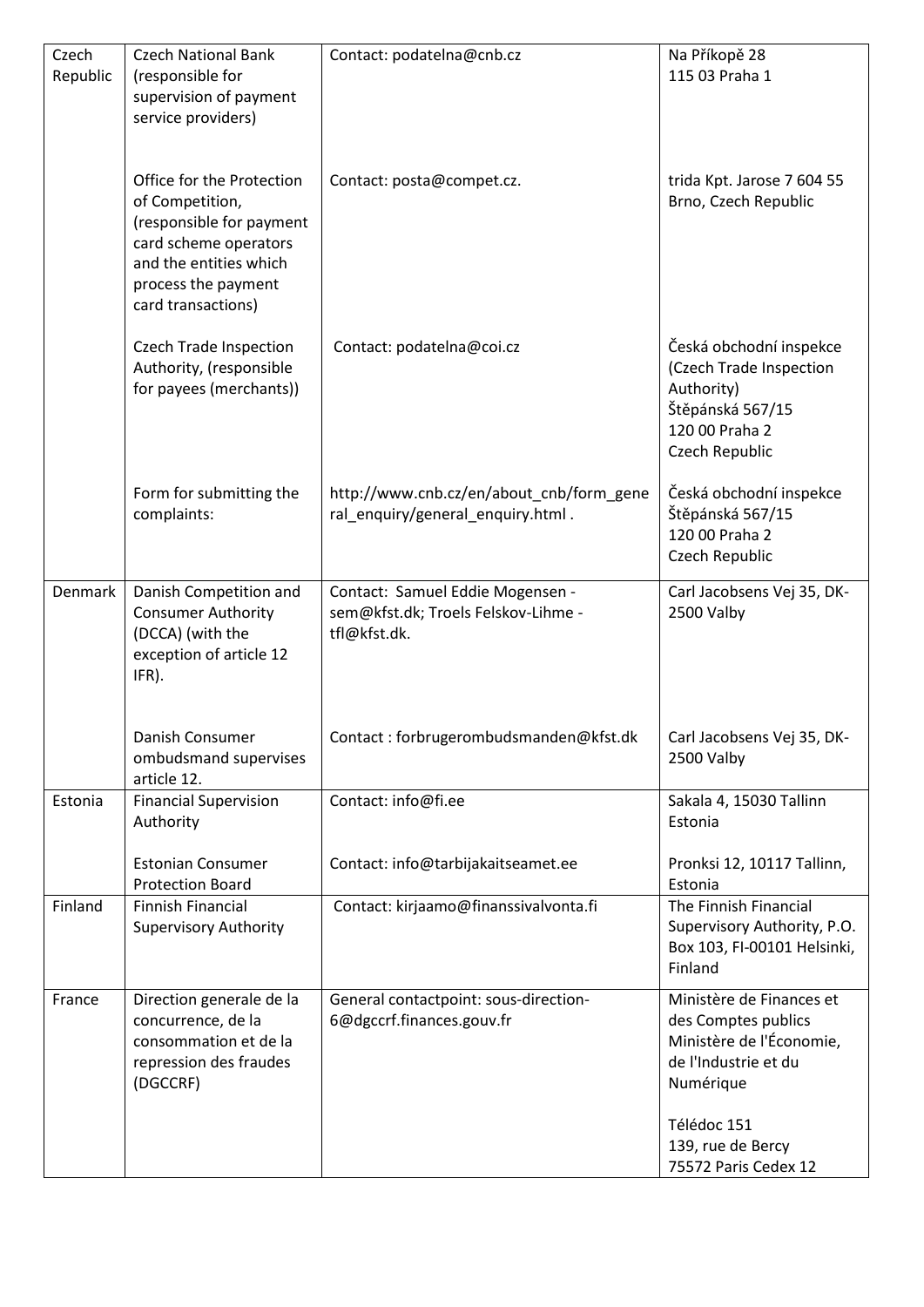| Germany        | Bundesanstalt für<br>Finanzdienstleistungsaufs<br>icht                                                            | Contact: poststelle@bafin.de            | Graurheindorfer Str. 108<br>53117 Bonn                                                              |
|----------------|-------------------------------------------------------------------------------------------------------------------|-----------------------------------------|-----------------------------------------------------------------------------------------------------|
|                |                                                                                                                   |                                         | Postfach 1253<br>53002 Bonn                                                                         |
| Greece         |                                                                                                                   |                                         |                                                                                                     |
| Hungary        | Magyar Nemzeti Bank<br>(the Central Bank of<br>Hungary)                                                           | Contact: info@mnb.hu                    | Budapest, Szabadság tér 9,<br>1054 Hungary                                                          |
| Ireland        | The Central Bank of<br>Ireland                                                                                    | Contact: pssadmin@centralbank.ie        | Dame St, Dublin 2, Ireland<br>PO Box 559<br>Dame Street<br>Dublin 2<br>D02 P656                     |
|                | Competition and<br><b>Consumer Protection</b><br>Commission (articles 8(6)<br>and 10(4) IFR)                      | Contact: info@ccpc.ie                   | Parnell House, 14 Parnell<br>Square, Dublin 1                                                       |
| Italy          | Bank of Italy, Market and<br>Payment System<br>Oversight Directorate,<br>Payment services and<br>instruments Unit | Contact: Smp201@bancaditalia.it         | 91 Via Nazionale 00184<br>Roma                                                                      |
|                | Italian Competition<br>Authority (AGCM),<br><b>Consumer Protection</b><br>Directorate General, B<br>Directorate   | Contact: DTSB@agcm.it                   | Autorità Garante della<br>Concorrenza e del Mercato<br>Piazza G. Verdi, 6/A,<br>00198 Roma - Italia |
| Latvia         | - Financial and Capital<br><b>Market Commission</b>                                                               | Contact: fktk@fktk.lv                   | Kungu iela 1, Rīga, LV-1050                                                                         |
| Lithuania      | Lietuvos bankas (Bank of<br>Lithuania)                                                                            | korteliureglamentas@lb.lt               | Gedimino pr. 6, LT-01103<br>Vilnius                                                                 |
|                |                                                                                                                   |                                         | Post: Totoriu str. 4, 01121<br>Vilnius                                                              |
| Luxembo<br>urg | Commission de<br>Surveillance du Secteur<br>Financier (CSSF),<br>competent authority<br>according to article 13   | direction@cs.sf.lu                      | 283, route d'Arlon,<br>L-1150 Luxembourg<br>Postal address (P&T):<br>L-2991 Luxembourg              |
|                |                                                                                                                   |                                         |                                                                                                     |
| Malta          | The Central Bank of<br>Malta                                                                                      | Contact: oversight@centralbankmalta.org | <b>Central Bank of Malta</b><br><b>Castille Place</b><br>Valletta - VLT1060<br>Malta                |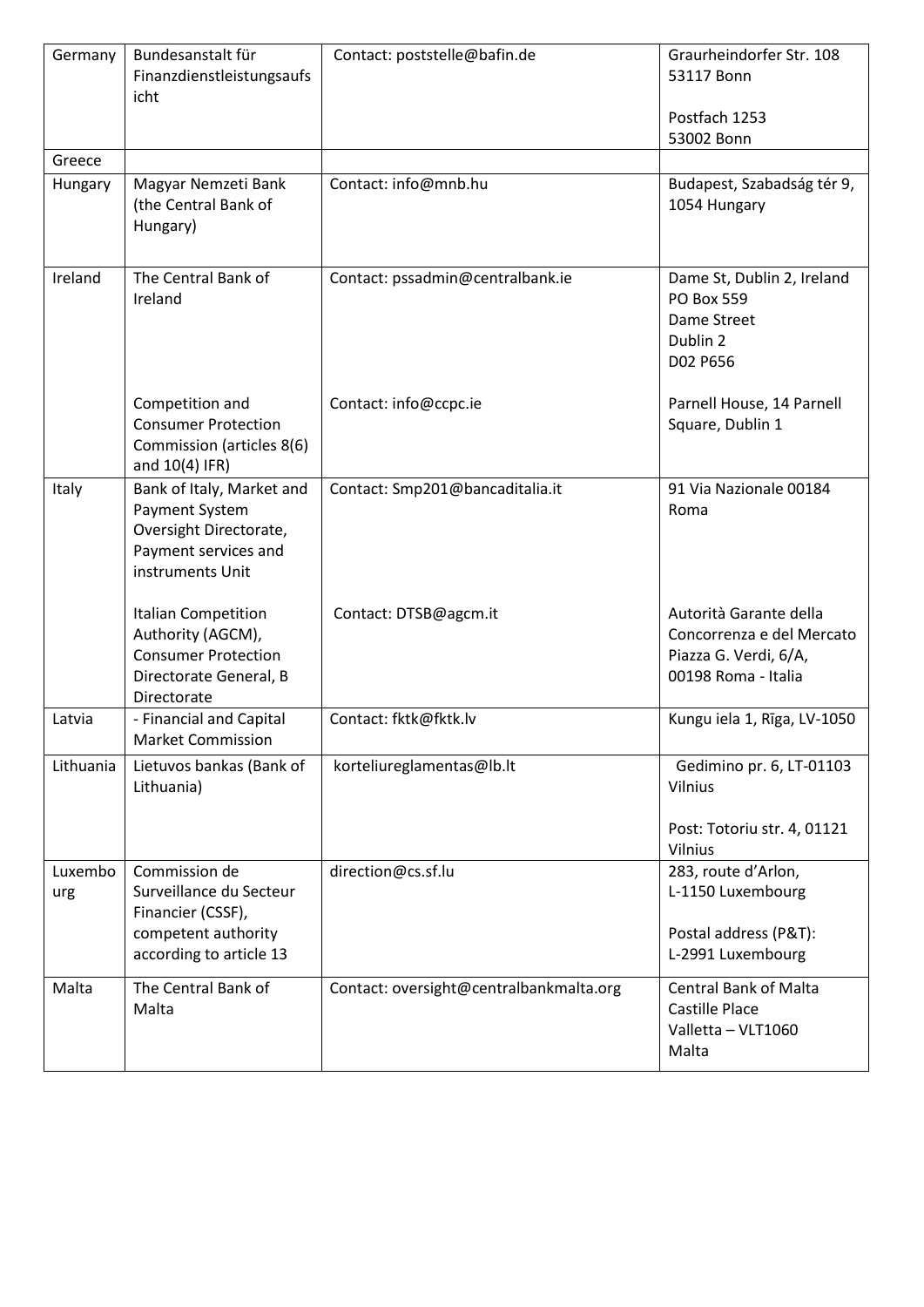| Netherla<br>nds | The Netherlands<br><b>Authority for Consumers</b><br>and Markets (ACM):<br>Articles 3, 4,<br>5, 6, 8(1) and (3) to (6),<br>10 and 11                                        | Contact: info@acm.nl                                  | Muzenstraat 41<br>2511 WB The Hague<br>The Netherlands<br>PO Box 16326<br>2500 BH The Hague<br>The Netherlands                                                                                                            |
|-----------------|-----------------------------------------------------------------------------------------------------------------------------------------------------------------------------|-------------------------------------------------------|---------------------------------------------------------------------------------------------------------------------------------------------------------------------------------------------------------------------------|
|                 | De Nederlandsche Bank<br>(DNB): Article 7                                                                                                                                   | Contact: info@dnb.nl                                  | Hoofdkantoor Amsterdam<br>Westeinde 1, 1017 ZN<br>Amsterdam<br>Postbus 98, 1000 AB<br>Amsterdam                                                                                                                           |
|                 | The Dutch Authority for<br>the Financial Markets<br>(AFM): Articles 8(2), 9<br>and $12$                                                                                     | Contact: Raoul Köhler<br>(Raoul.Koehler@afm.nl).      | Vijzelgracht 50<br>1017 HS, AMSTERDAM<br>P.O. box 11723<br>1001 GS, AMSTERDAM<br>The Netherlands                                                                                                                          |
| Poland          | Polish Financial<br><b>Supervision Authority</b><br>(PFSA), will be<br>responsible for ensuring<br>compliance with the<br>Regulation by payment<br>service providers (PSPs) | Contact: knf@knf.gov.pl                               | Komisja Nadzoru<br>Finansowego<br>Plac Powstańców<br>Warszawy 1<br>skr. poczt. 419<br>00-950 Warszawa<br>Postal:<br>Komisja Nadzoru<br>Finansowego<br>Plac Powstańców<br>Warszawy 1<br>skr. poczt. 419<br>00-950 Warszawa |
|                 | Narodowy Bank Polski<br>(central bank of Poland,<br>NBP) will be competent<br>for card payment<br>schemes                                                                   | Contact: listy@nbp.pl. (legislation to be<br>adopted) | Narodowy Bank Polski<br>Świętokrzyska 11/21<br>00-919 Warszawa<br>Poland                                                                                                                                                  |
| Portugal        | Banco de Portugal,<br>Payment Systems<br>Department, Payment<br><b>Systems Regulation Unit</b>                                                                              | Contact: dpg.jur@bportugal.pt                         | R. do Comércio, 148 -1100-<br>150 Lisboa                                                                                                                                                                                  |
| Romania         | Romanian Consumers'<br><b>Protection Authority</b>                                                                                                                          | Contact: cabinet@anpc.ro                              | no postal address available<br>on homepage<br>Str. Maior Aviator Ştefan<br>Sănătescu, nr. 44, etaj 1,<br>ap. 2, Sector 1, București,<br>RO-011478, România                                                                |
|                 | National Bank of<br>Romania                                                                                                                                                 | mif.bnr@bnro.ro                                       | 25 Lipscani Street,<br>Bucharest 3, 030031<br>Romania - Hartă                                                                                                                                                             |